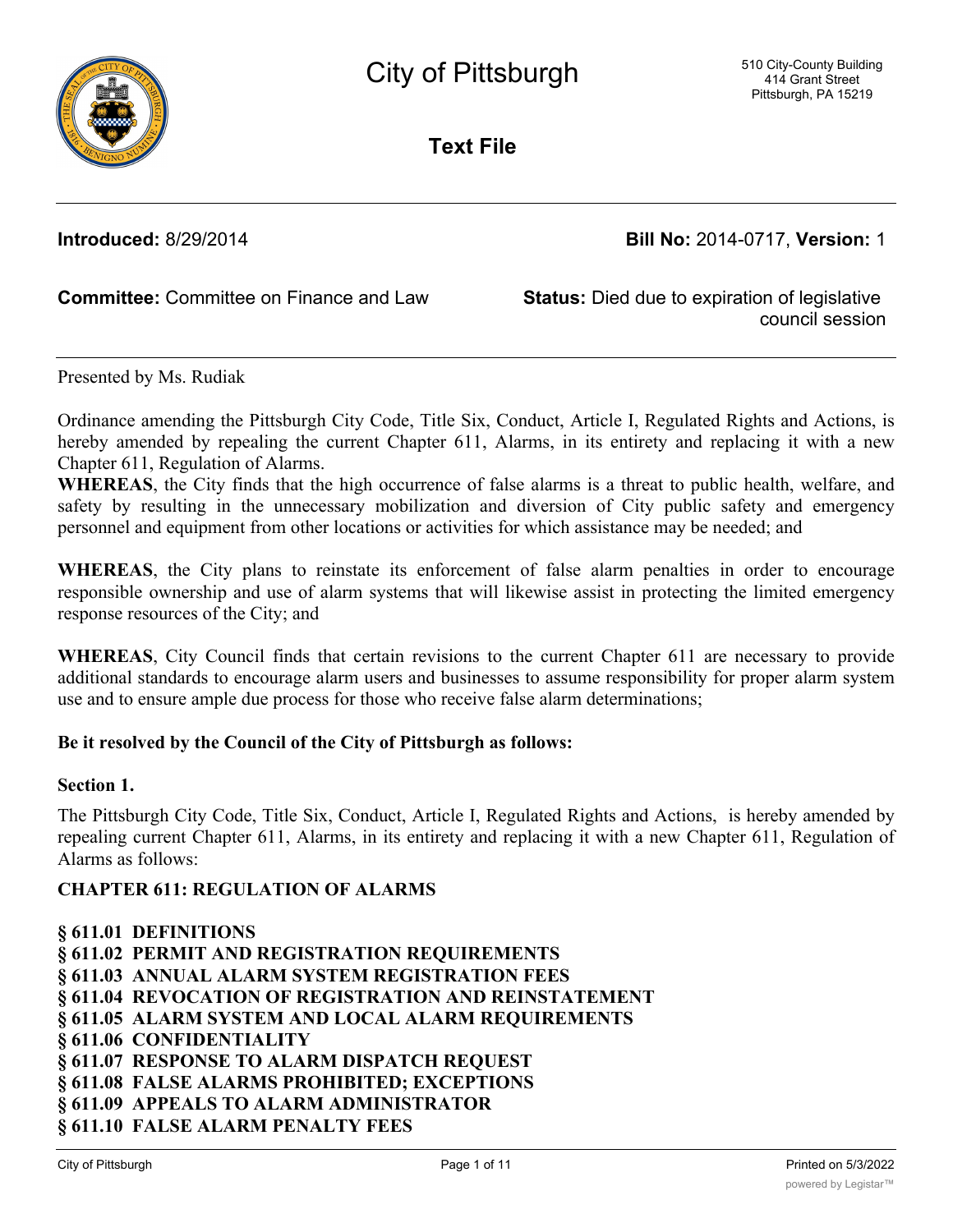council session

# **§ 611.11 ADDITIONAL PENALTIES § 611.12 LIABILITY**

**§ 611.01 DEFINITIONS.** As used in this Chapter, certain terms are defined as follows:

(a) *ALARM ADMINISTRATOR*. Designee of the Department of Finance with the responsibility to manage the administrative provisions of this Chapter, including the issuance of permits and the hearing of appeals authorized hereunder.

(b) *ALARM ADMINISTRATION OFFICE*. Office within the City's Department of Finance in charge of collecting initial and subsequent Alarm Registration forms and issuing Alarm Registration Confirmation Letters.

(c) *ALARM BUSINESS.* A person, partnership, corporation, company, firm or other entity in the business of selling, providing, servicing, leasing, maintaining, repairing, altering, moving, monitoring, and/or installing an Alarm System at an Alarm Site.

(d) *ALARM DISPATCH REQUEST*. A notification to the City's Emergency Operations Center ("911") that an Alarm System has been activated at an Alarm Site.

(e) *ALARM REGISTRATION CONFIRMATION LETTER.* A letter issued to an Alarm User certifying that an Alarm System has been registered with the Alarm Registration Office.

(f) *ALARM SITE*. A single fixed premises or location served by an Alarm System or Systems. In a multiunit building, each unit, if served by a separate Alarm System, shall be considered a separate Alarm Site and require a separate registration.

(g) *ALARM SYSTEM.* A device or combination of devices designed for the detection of an unauthorized entry on the premises, unlawful act or any emergency, that when activated transmits a signal, either visual, audible or both, or causes to be transmitted a signal to law enforcement officers to respond. This definition is meant to be read consistent with the term "Alarm Devices" set forth in 18 Pa.C.S.A. § 7511, "Control of alarm devices and automatic dialing devices." For purposes of this Chapter, an Alarm System shall not include:

- 1. An alarm system or device that is installed in a government premises that is specifically exempt from local control by state or federal law;
- 2. Smoke detectors that do not transmit signals to off-premises control receiving locations;
- 3. Alarms installed in motor vehicles;
- 4. Local Alarms as defined in this Chapter; and
- 5. Personal/medical alarms and domestic violence alarms.

(h) *ALARM USER.* Any person, firm, partnership, association, corporation, company, or organization of any kind who owns or is in control of an Alarm Site.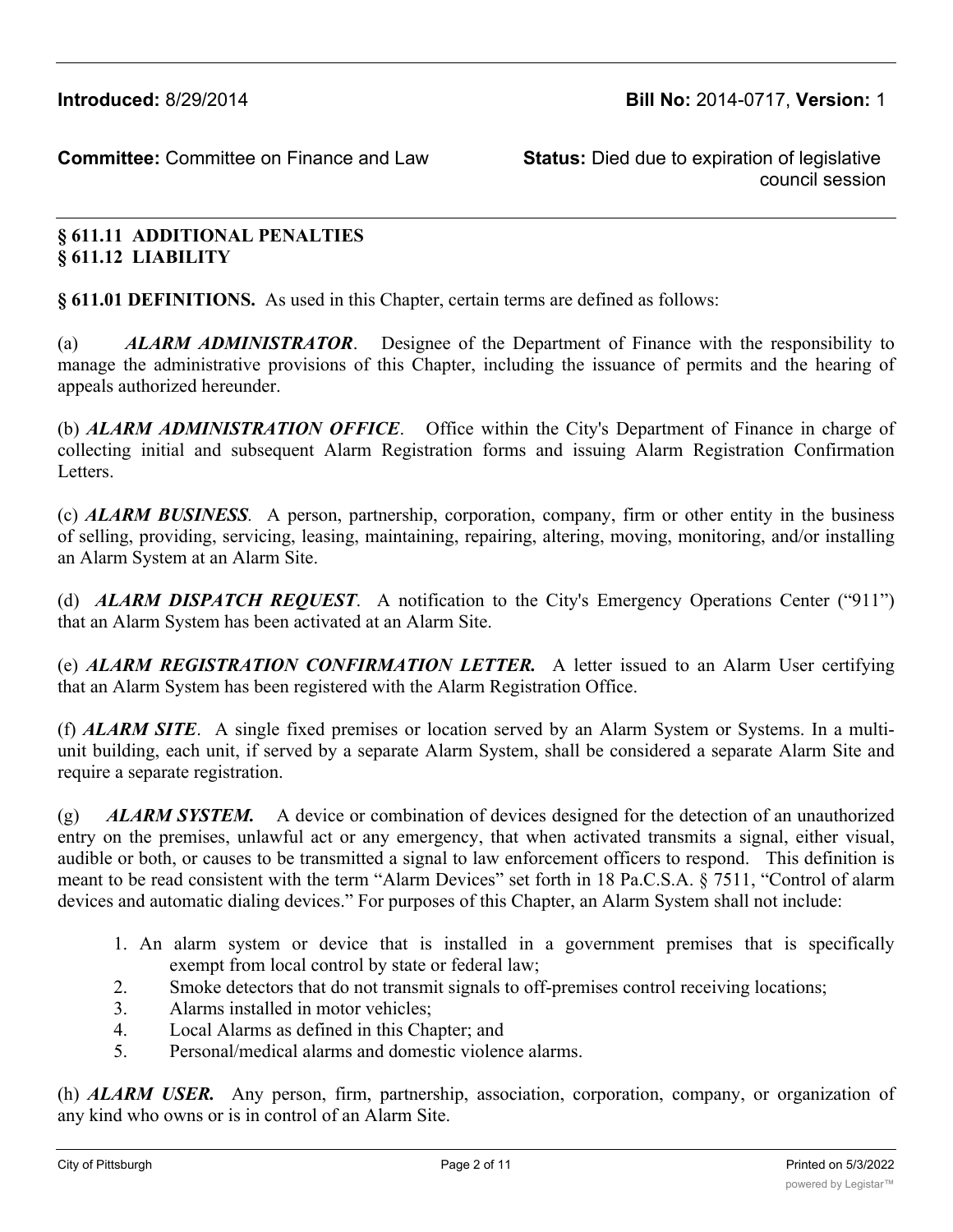council session

(i) *BURGLAR ALARM SYSTEM*. An Alarm System designed for the detection of any unauthorized entry on the premises, unlawful act or any emergency and when activated gives a signal, either visual, audible or both, or transmits or causes to be transmitted a signal to the City's Emergency Operations Center ("911").

(j) *CANCELLATION.* The process where an Alarm Dispatch Request is terminated by an Alarm Business monitoring an Alarm System by notifying the City's Emergency Operations Center ("911") that an emergency situation does not exist for which City fire or police response is required.

(k) *FALSE ALARM.* The activation of an Alarm System when a condition requiring City police, fire, or other emergency response does not in fact exist and which is caused by:

- 1. Mechanical failure or malfunction of an Alarm System;
- 2. Improper installation or maintenance of an Alarm System;
- 3. Negligent use or maintenance of an Alarm System; or
- 4. By the intentional or negligent actions of an Alarm User or his or her employees or other persons legitimately at an Alarm Site.

(l) *FIRE ALARM SYSTEM.* An Alarm System capable of alerting municipal or other organizations to a fire emergency signal to the City's Emergency Operations Center ("911").

(m) *LOCAL ALARM.* A system that gives a signal, either visual, audible or both, on the interior or exterior portion of the property, but such signal does not leave that structure by wire or radio wave to a control receiving location.

(n) *MULTI-PURPOSE ALARM SYSTEM.* An Alarm System capable of alerting municipal or other organizations of a variety of emergencies, including but not limited to, unlawful intrusions, fire hazards, medical emergencies or any other dangerous condition.

(o) *RESIDENTIAL ALARM SITE***.** A site used solely for residential purposes, including a single-family house, condominium, town home, or an occupied apartment or other residential unit located in a multi-unit housing facility. Each occupied apartment or other individual residential unit in which an Alarm System is installed and operated shall be considered a separate Residential Alarm Site. All other Alarm Sites shall be Non -Residential.

# **§ 611.02 PERMIT AND REGISTRATION REQUIREMENTS.**

(a) No Alarm User for a Fire Alarm System shall install, reinstall, have installed, or alter the installation of an Alarm System without obtaining an Installation Permit from the Bureau of Building Inspection when such permit is required pursuant to Title 10 herein. Current fees for such permits are set forth on the Bureau's website.

(b) An Electrical Permit shall be required for installation of a Burglar Alarm System when such permit is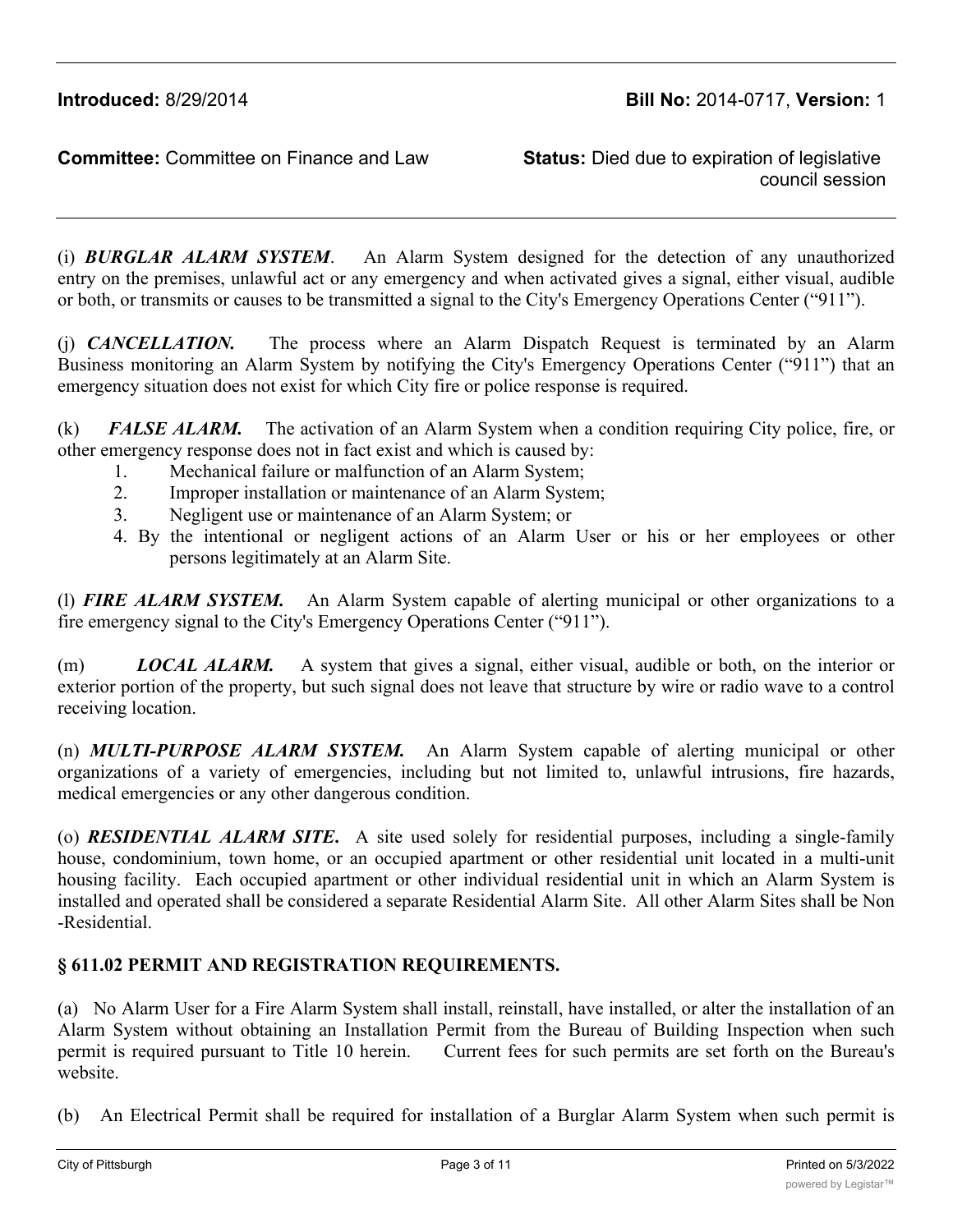council session

otherwise required pursuant to Title 10 herein.

(c) No Alarm User shall use or possess an Alarm System without: 1) registering it on Alarm System registration forms (fire, burglar, or multi-purpose as applicable) provided by the Alarm Administration Office and 2) maintaining a current annual renewal of such registration upon continued use or possession of an Alarm System. Receipt of a Confirmation Letter shall be deemed to be the written approval from the City to allow use of an Alarm System per 18 Pa.C.S. § 7511(a)(2). For purposes of this Chapter, reference to "registration" shall also include a renewal registration unless otherwise stated.

(d) An Alarm User shall register each Alarm System within seven (7) business days of an installation, conversion, or takeover of maintenance or monitoring by a new Alarm Business. The initial Alarm System registration form shall include the following information, which requirements shall be subject to change at the discretion of the Alarm Administrator:

(1) The name, address and telephone number of the Alarm User who will be responsible for the proper maintenance and operation of the Alarm System, the name, address, and telephone number of the building owner (if different from the Alarm User), and payment of fees assessed under this Chapter and the name and telephone number of an alternate person responsible for maintenance and operation of the Alarm System in the event the Alarm User is unavailable or unreachable;

(2) The classification of the Alarm Site as either residential or commercial;

(3) The designation of each Alarm System located at the Alarm Site as burglary, fire, or multipurpose.

(4) The certification from the Alarm User or an Alarm Business stating:

(a) the date of installation, conversion or takeover of the Alarm System, whichever is applicable;

(b) the name, address, and phone number of the Alarm Business or Service Provider performing the Alarm System installation, conversion or takeover and responsible for providing repair service to the Alarm System;

(c) the name, address, and phone number of the Alarm Business, Service Provider or entity monitoring the Alarm System if different from the installing Alarm Business;

(d) that a set of written operating instructions for the Alarm System have been left with the applicant;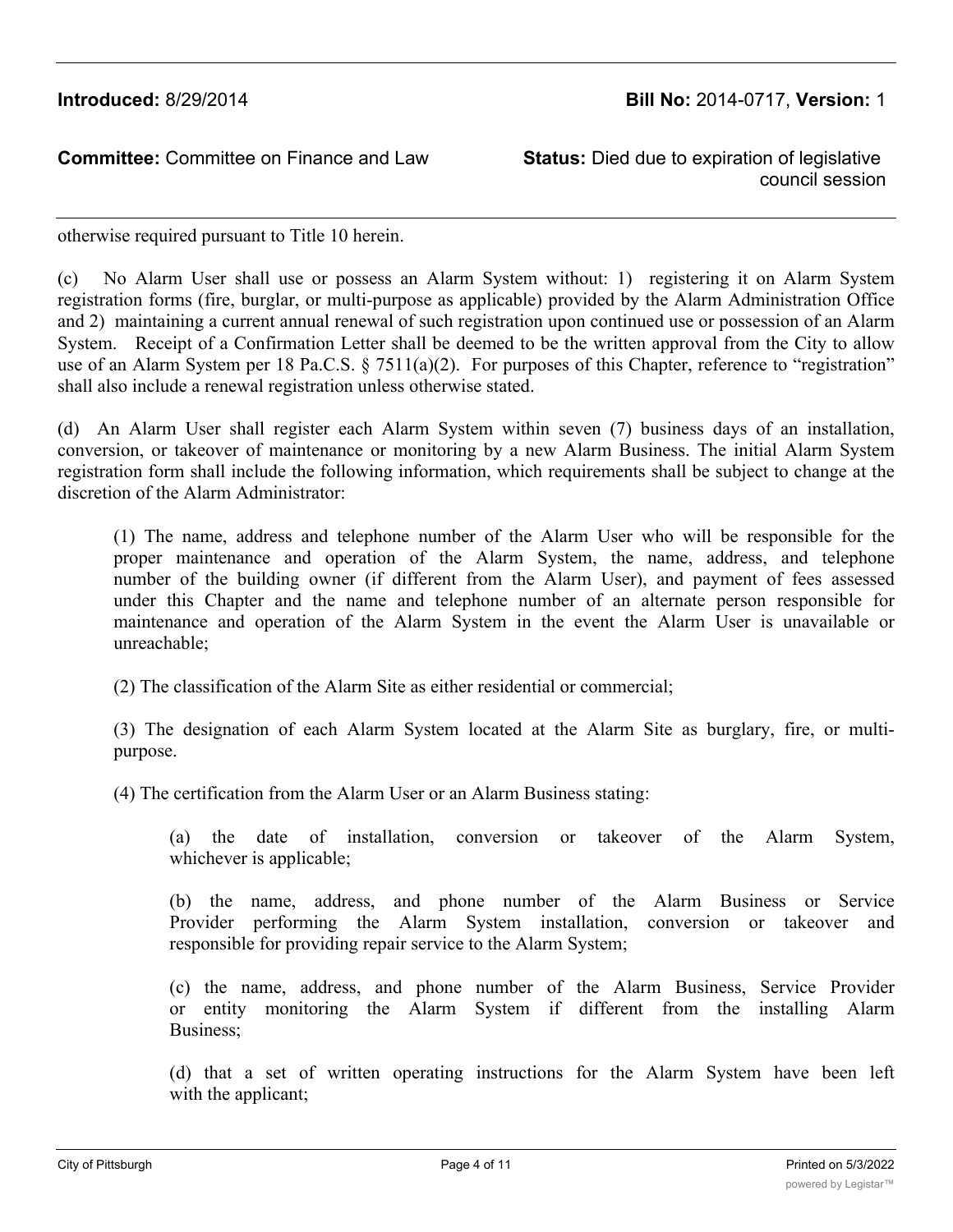council session

(e) that the Alarm Business has trained the applicant in proper use of the Alarm System, including instructions on how to avoid false alarms; and

(5) Whether the property is equipped with a rapid entry system (e.g. Knox Box), and how entry may be obtained in the event of emergency.

(6) In the event the Alarm User is a tenant in an apartment complex, he or she must also provide the name of a representative of the property owner or property manager who can grant access to the Alarm Business providing monitoring and /or maintenance services.

(7) A separate certification that all fees and penalties due and owing to the City under this Chapter by the Alarm User have been paid.

(8) The application for registration shall be signed by the Alarm User/applicant acknowledging that he/she has read the application, affirming the correctness and accuracy of the information provided and authorizing the release of contact information to the City and any agents of the City involved in assisting the City with the registration, renewal process or with the collection of fines and fees relating thereto.

(e) Upon receipt of a completed application for registration or renewal, the Alarm Administration Office shall assign each Alarm System a separate registration number, which shall be included on the Alarm Registration Confirmation Letter provided to the Alarm User/applicant. The Alarm Registration Confirmation Letter shall not be issued if there are outstanding registration fees or false alarm fines for the subject Alarm Site or if an alarm registration for the Alarm Site was revoked and the violation causing it has not been corrected.

(f) An Alarm Registration Confirmation Letter shall expire one year from the date it was issued. It must be renewed annually by submitting a renewal application and renewal fee to the Alarm Administration Office. The Alarm Administrator or his/her designee will notify each Alarm User of the need to renew the registration at least thirty (30) calendar days prior to the expiration of the current Confirmation Letter. It is the Alarm User's responsibility to complete forms and pay necessary fees in advance of the Alarm Registration expiration date. Failure to timely renew will be classified as the use of a non-registered Alarm System, and the Alarm User will be subject to the penalties set forth herein. Past due fees will continue to accrue until payment is made. Such payments shall be applied to the oldest renewal fees first.

(g) Registration shall not be required for Local Alarm systems as defined herein; however Local Alarm Users shall be required to comply with Section 611.05(c) herein.

(h) Alarm System registration forms shall contain information necessary for the enforcement of this Chapter and it shall be the responsibility of the Alarm User to report any changes in registration information to the Alarm Administration Office within seven (7) business days of the change. Alarm System registrations are nontransferable.

(i) All Alarm Businesses shall notify the Alarm Administration Office within seven (7) business days of the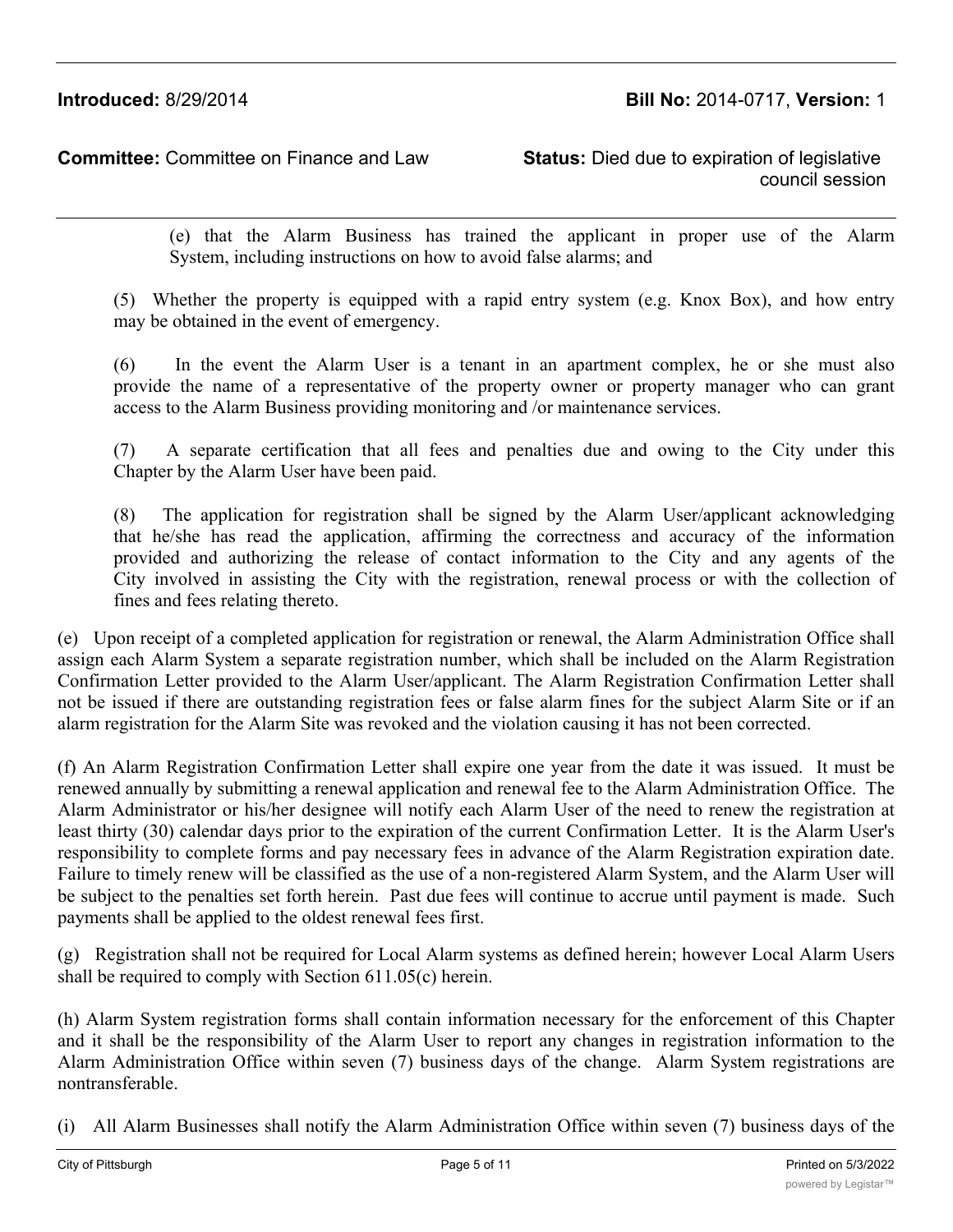council session

installation of any Alarm System within the City. Such notice shall list the owner's name and address, the type of alarm and the date of installation. An updated list of Alarm Business customers subject to this Chapter within the City of Pittsburgh shall be provided to the Alarm Administration Office by each Alarm Business annually on or before March 31 of each calendar year. Such lists will be subject to the confidentiality provisions of Section 611.06 herein.

### **§ 611.03 ANNUAL ALARM SYSTEM REGISTRATION AND RENEWAL FEES**

All annual fees shall be paid with the initial registration application. Renewal fees shall be due during the month of expiration of the prior year's Registration Certificate.

(a) The annual fee for a Burglar Alarm System registration/renewal shall be twenty-five dollars (\$25.00) for Residential properties and seventy-five dollars (\$75.00) for Non-Residential properties.

(b) The annual fee for a Fire Alarm System registration/renewal shall be twenty-five dollars (\$25.00) for Residential properties and one hundred dollars (\$100.00) for Non-Residential properties.

(c) The annual fee for a Multi-Purpose Alarm System registration/renewal shall be twenty-five dollars (\$25.00) for Residential properties and one hundred twenty-five dollars (\$125.00 ) for Non-Residential properties.

(d) Although an annual registration/renewal is required, there shall be no Alarm System registration/renewal fee charged to a property owner who is the sole occupant of a single family residence who is aged sixty-five (65) or older before January 1 of any given year, and who is eligible to participate in the City of Pittsburgh Senior Citizens Property Tax Relief Program set forth in Pittsburgh Code Sections 263.21 through 263.25. This fee waiver does not exempt such property owner from False Alarm penalties set forth herein.

(e) The Alarm System registration/renewal fees set forth in this Section may be adjusted from time to time at the discretion of the Alarm Administrator, who shall annually report any such adjustments to Council. The Installation Permit fees shall be set annually and may be adjusted from time to time at the discretion of the Chief of the Bureau of Building Inspection, who shall annually report such adjustments to Council. All registration and installation permit fees shall be commensurate with the cost of providing services pursuant to this Chapter.

(f) The Alarm Administrator shall have the authority to determine the classification of Residential and Non-Residential properties based on the definitions set forth herein.

### **§ 611.04 REVOCATION OF REGISTRATION AND REINSTATEMENT.**

1. The Alarm Administrator or his/her designee may revoke any Alarm System registration issued to this Chapter if he/she determines any of the following have occurred: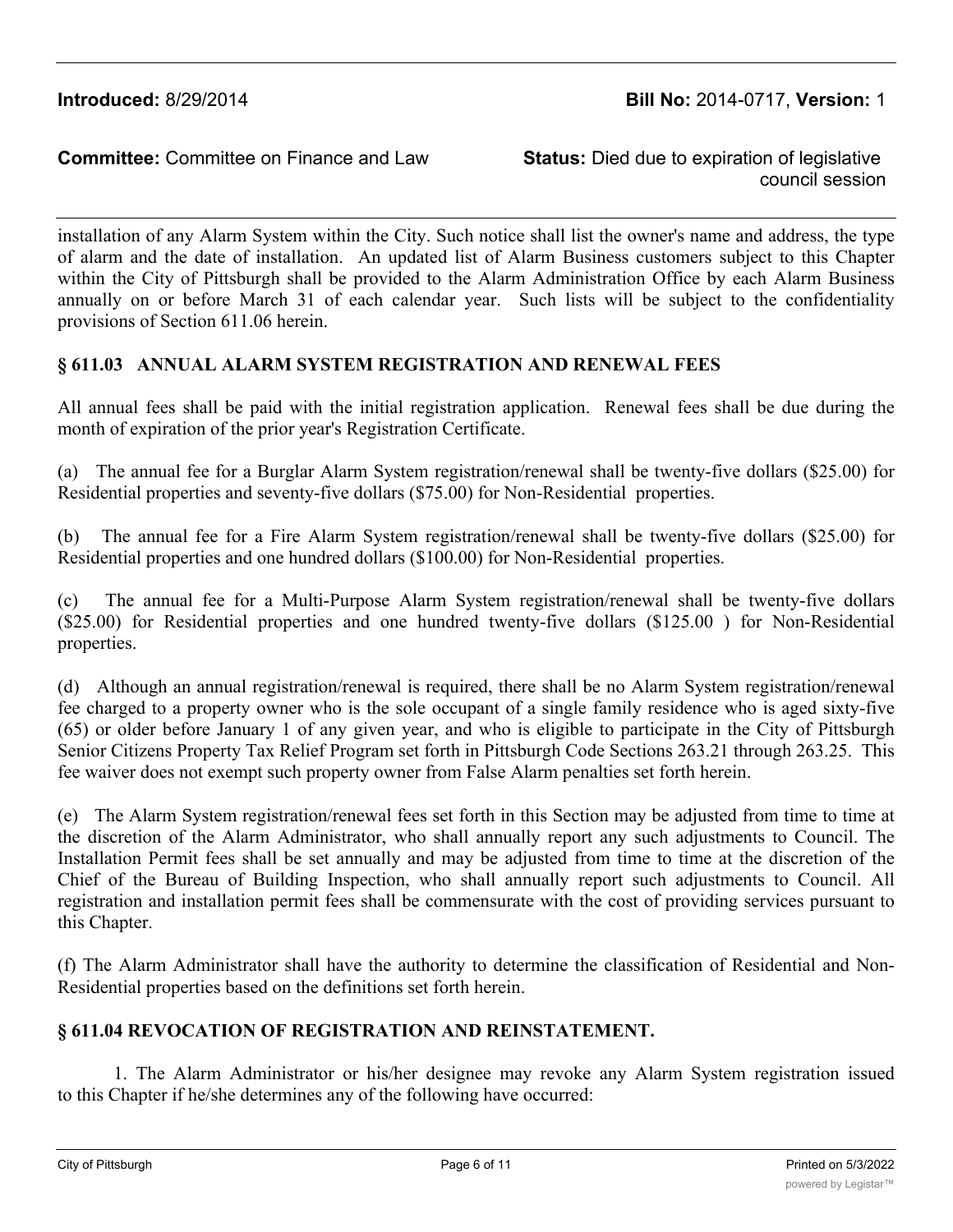# **Introduced:** 8/29/2014 **Bill No:** 2014-0717, **Version:** 1

#### **Committee:** Committee on Finance and Law **Status:** Died due to expiration of legislative

council session

(a) The Alarm System registration form contains a statement of material fact which is false;

(b) The registrant has failed to comply with the provisions of this Chapter or 18 Pa.C.S.A. § 7511 "Control of alarm devices and automatic dialing devices;" or

(c) An Alarm System is negligently maintained or used. More than three (3) False Alarms within a one (1) year period shall be deemed conclusive evidence of negligent maintenance or use.

(d) An Alarm User has failed to properly update information relating to the Alarm System as required herein.

(e) The Alarm User has outstanding registration or false alarm fees or fines more than ninety (90) days' past due.

2. The Alarm User may reapply for registration in accordance with this Chapter at any time after revocation occurs. Registration will be granted upon payment of the annual registration or renewal fee, payment of any outstanding charges, fines or fees, and a certification from an Alarm Business in compliance with this Chapter that the Alarm System is operating properly.

3. Upon revocation of a registration, the Alarm System shall be classified as non-registered and the Alarm User shall be subject to all penalties, fees, fines and/or punishments authorized herein for a nonregistered Alarm System.

4. Upon revocation of an Alarm registration, the Alarm Administrator shall send a Revocation Notice to the Alarm User at the address included in the registration form. The Revocation Notice shall state the reason(s) for the revocation and advise the Alarm User of the right to appeal such decision per Section 611.09 herein.

#### **§ 611.05 ALARM SYSTEM AND LOCAL ALARM REQUIREMENTS.**

(a) All Alarm Systems registered with the Alarm Administration Office shall be installed, maintained, and operated in compliance with the applicable provisions of the Pittsburgh City Code and other applicable laws, including 18 Pa.C.S.A §7511.

(b) Alarm Systems shall be equipped with batteries or some other alternate power system in case of power failure.

(c) Persons, businesses, corporations, or other entities having only Local Alarms shall have some type of device attached to the alarm that will automatically shut the alarm off after thirty (30) minutes or have some other sure means of turning the alarm off.

#### **§ 611.06 CONFIDENTIALITY**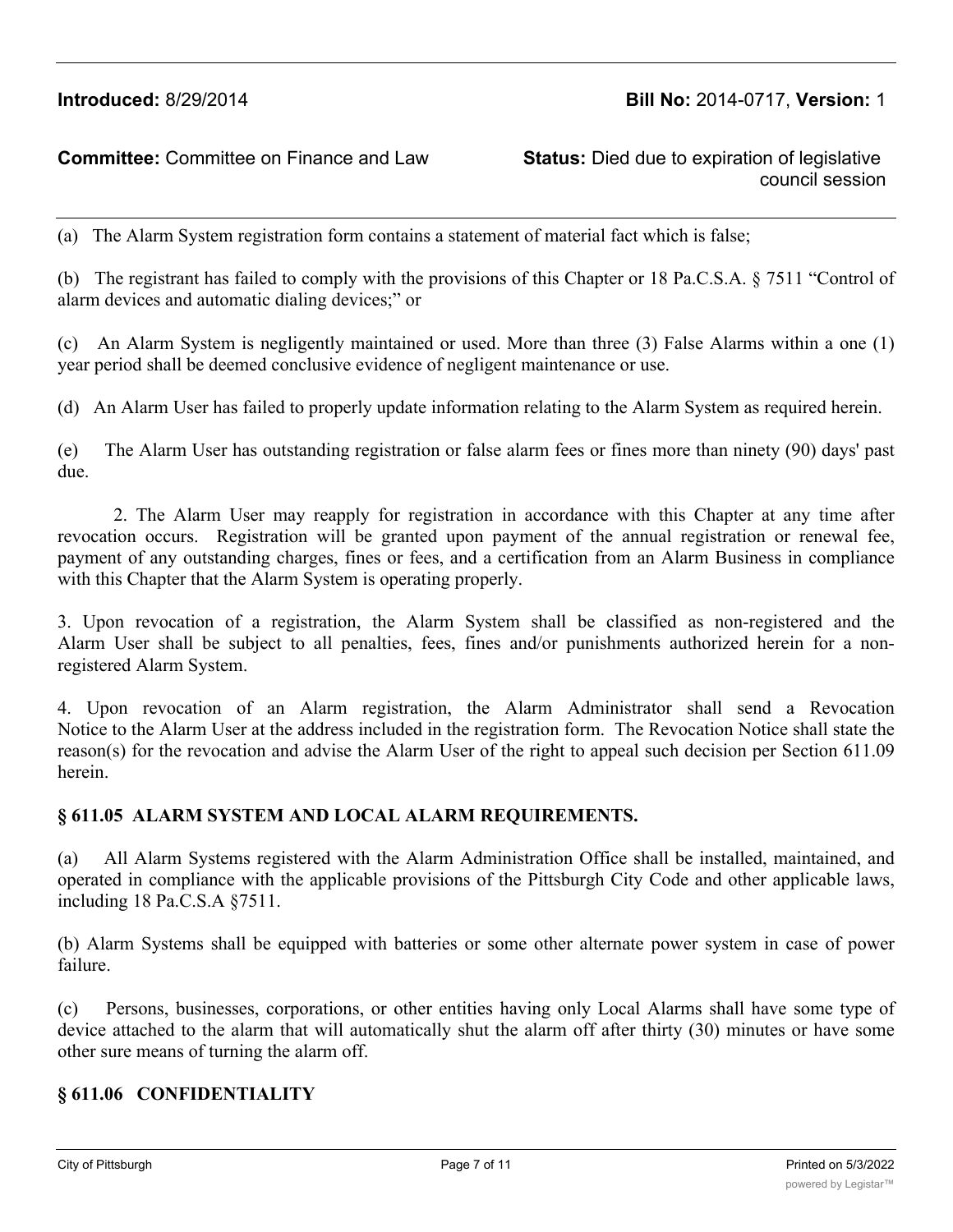council session

Due to the threat to public safety and the risk that such information could be used for illegal activities and to protect the privacy and personal security of those Alarm System Users affected by any provision of this Chapter, the Alarm System information collected by the City hereunder is intended to and shall remain confidential unless public information is required to be disseminated by applicable law or court order. Absent such required disclosure, the registration and Alarm Business information collected hereunder shall be used solely for the administration of this Chapter, including law enforcement, collection, and judicial proceedings relating hereto.

### **§ 611.07 RESPONSE TO ALARM DISPATCH REQUEST**

(a) The Public Safety response to an alarm notification shall be governed by the provisions of this Chapter and the rules and regulations promulgated by applicable Bureau Chiefs and the Director of Public Safety.

(b) Whenever an Alarm System is activated and no Cancellation occurs, a police officer, fire officer, or other City emergency personnel on the scene at the Alarm Site shall inspect the area and determine whether an emergency exists or whether a False Alarm occurred.

(c) If the responding officer determines that a False Alarm has occurred, the officer will make a report and Notification of a Finding of False Alarm shall thereafter be sent to the Alarm User by the Alarm Administration Office to indicate that a False Alarm has been recorded against the subject Alarm System. The Notification of a Finding of False Alarm will include the following:

- 1. The date, location, and time of the City's response to the False Alarm;
- 2. The identity of the responding officer;
- 3. A statement urging the Alarm User to ensure that the Alarm System is properly operated, inspected, and serviced in order to avoid further False Alarms and potential penalties; and
- 4. Information regarding the Alarm User's right to appeal the validity of the finding of a False Alarm as set forth in Section 611.09 of this Chapter.

# **§ 611.08 FALSE ALARMS PROHIBITED; EXCEPTIONS.**

(a) No Alarm User shall cause or permit the giving of repeated False Alarms, whether intentional, accidental or otherwise.

- (b) The following shall serve as exceptions to a City finding of a False Alarm:
	- 1. The Alarm Administrator shall observe a thirty (30) day grace period from the date of the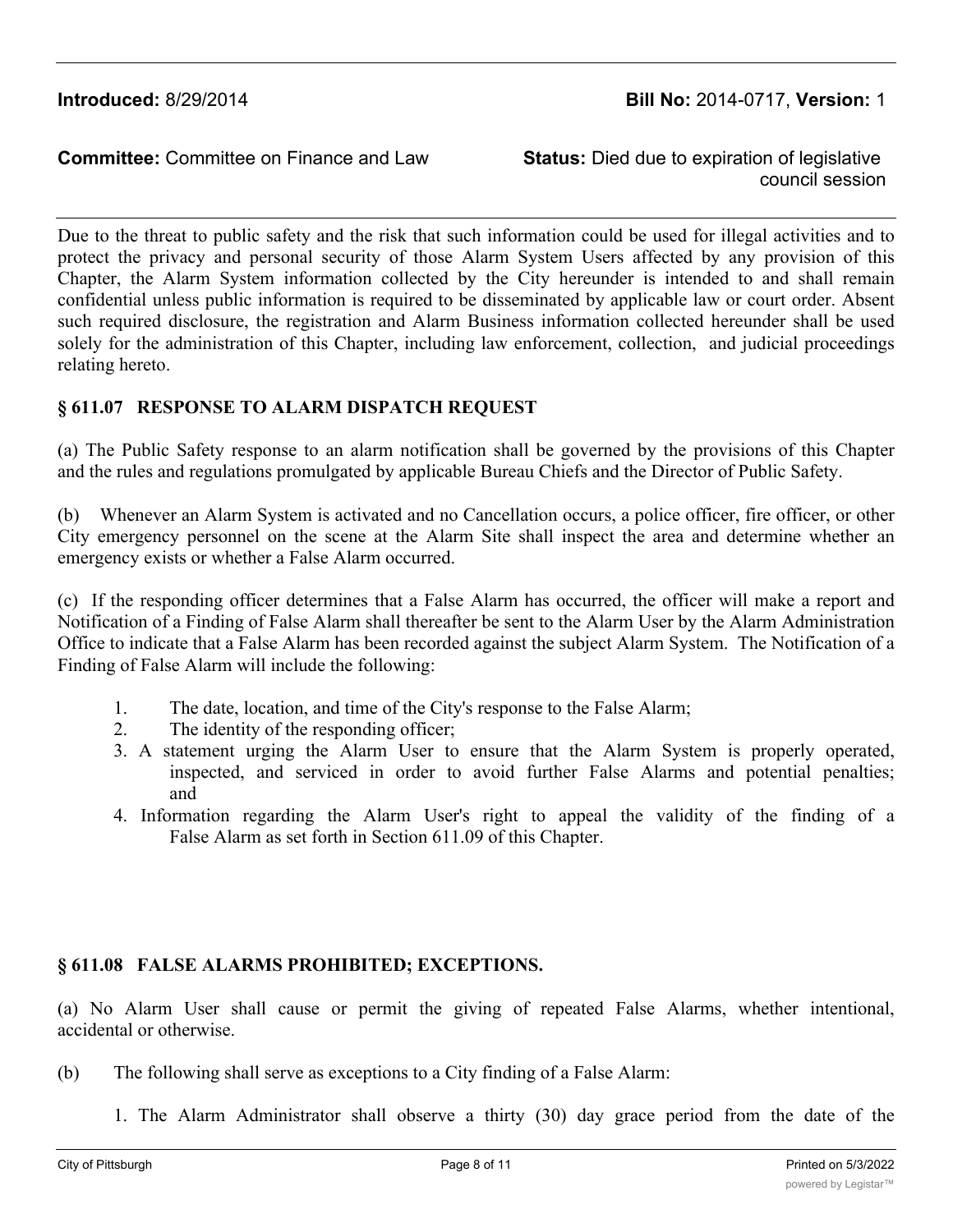council session

installation of an Alarm System before a False Alarm will be counted as having occurred by the City, where the Alarm Administrator can determine that the Alarm User registered the Alarm System within seven (7) business days of the installation.

- 2. Evidence that a False Alarm was caused by an act of God, including violent conditions of nature such as an earthquake, high intensity winds, or extreme storms;
- 3. Evidence that a False Alarm was caused by action of a utility company (i.e. electric, telephone, water, gas, etc.);
- 4. Evidence that a False Alarm was caused by a power outage lasting more than four (4) hours;
- 5. Evidence that the Alarm Dispatch Request was not a False Alarm (e.g. attempt of crime present); and
- 6. For purposes of this Chapter, multiple alarms received by the City's Emergency Operations Center ("911") shall be considered a single false alarm if the Alarm System is deactivated or repaired within twenty-four (24) hours of the initial Alarm Dispatch Request.
- (c) The exceptions in subsection (b) shall only apply to registered Alarm Systems.

# **§ 611.09 APPEALS TO ALARM ADMINISTRATOR**

(a) Within fifteen (15) calendar days of receipt of a Notification of a Finding of False Alarm recorded against the subject Alarm System or receipt of a Revocation Notice, an Alarm User may file a written notice of appeal with the Alarm Administrator regarding that determination. Appeal procedures and appeal forms shall be established by the Alarm Administrator. Copies of the appeal procedures and appeal forms shall be available at the Alarm Administration Office and on the City's website. A failure to contest the determination of a False Alarm during the appeal period shall result in a conclusive presumption that an alarm was false.

(b) An administrative fee of twenty-five dollars (\$25) will be charged for the appeal process. This fee must be received with the written notice of appeal. The fee will be refunded if the Alarm Administrator upholds the appeal.

(c) Upon receipt of a notice of appeal, the Alarm Administrator shall schedule an administrative hearing to occur within fifteen (15) calendar days after receipt of the written notice of appeal.

(d) After the hearing, the Alarm Administrator shall issue a decision in writing no later than fifteen (15) business days after the hearing specifying the facts and circumstances upon which the decision is based.

(e) An Alarm User or Alarm Business may thereafter appeal any determination by the Alarm Administrator to the Director of Public Safety or his/her designated Hearing Examiner outside of the Police and Fire Bureaus. No additional fee shall be required for this additional review and the Hearing Examiner shall issue written findings and the appeal fee shall be refunded if the Hearing Examiner upholds the appeal. Regulations regarding such appeals shall be promulgated by the Director of Public Safety and available at the Office of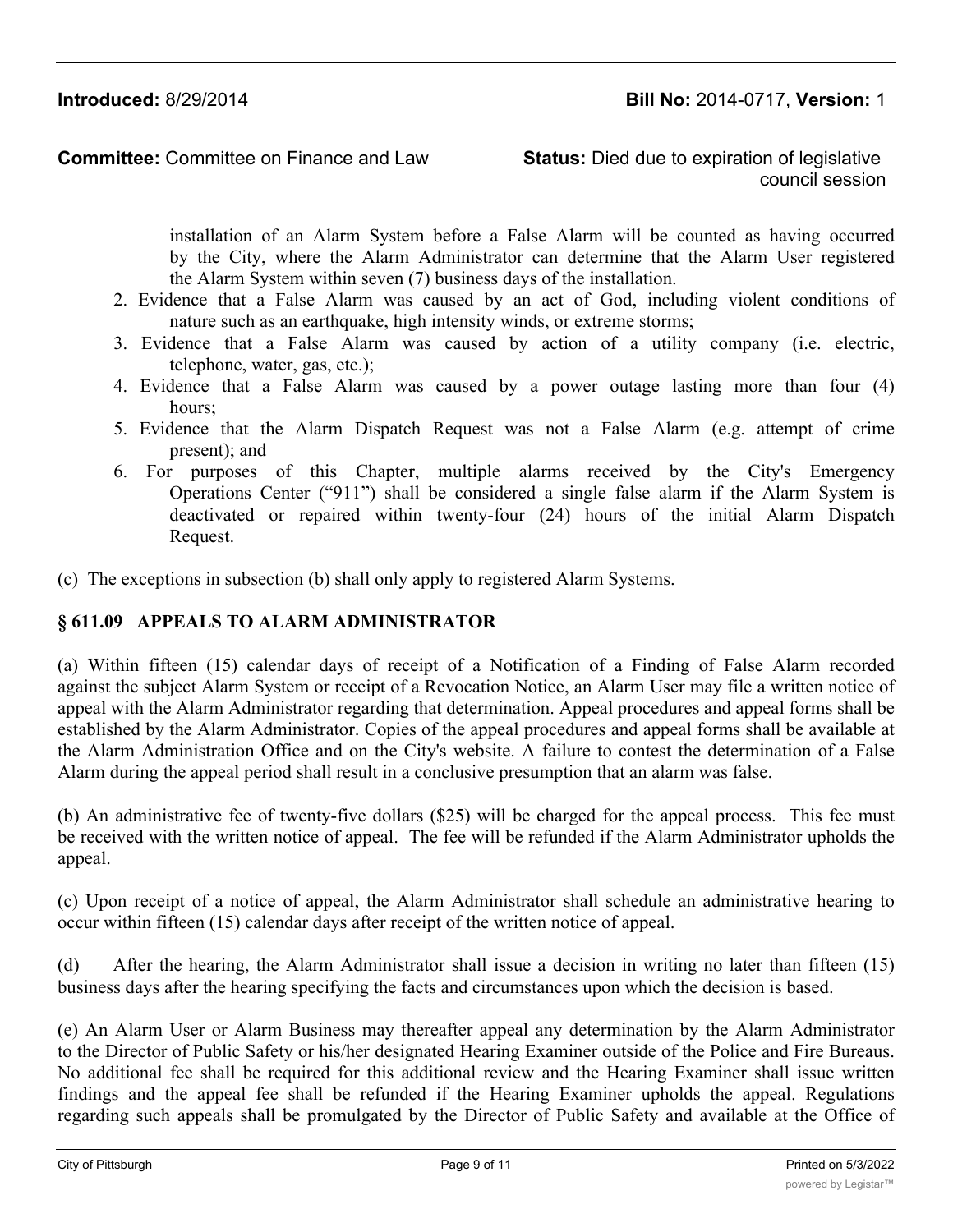council session

Alarm Administration and on the City's website. Appeals from this decision may be taken to a court of law with appropriate jurisdiction of administrative appeals.

(f) All appeals hereunder shall be reviewed by the City using a preponderance of the evidence standard.

### **§ 611.10 FALSE ALARM CRIMINAL FINES**

(a) Pursuant to applicable state law, 18 Pa.C.S.A. § 7511, an Alarm User who permits more than three (3) False Alarms to occur within a consecutive twelve-month period shall, beginning with the fourth False Alarm, commit a summary offense and shall, upon conviction, be sentenced to pay the City a fine of not more than Three Hundred Dollars (\$300.00) for each offense.

(b) Except as otherwise set forth in this Chapter, each day a violation continues or is permitted to continue shall constitute a separate False Alarm for which a separate penalty may be imposed.

# **§ 611.11 ADDITIONAL CIVIL PENALTIES FOR FAILURE TO REGISTER AN ALARM SYSTEM OR OTHERWISE BE IN COMPLIANCE WITH THIS CHAPTER.**

(a) Any Alarm User who fails to obtain a current registration or renewal required by this Chapter, shall be subject to a fine in the amount of Three Hundred dollars (\$300.00).

(b) Failure of an Alarm User to register/renew an Alarm System will be classified as the use of a nonregistered Alarm System and shall also subject the Alarm User to repay the entire cost of any false alarm response made by the City.

(c) Any Alarm Business that fails to notify the Alarm Administration Office of the installation of an Alarm System or that fails to provide the annual Alarm User list as required by this Chapter shall be subject to a fine in the amount of Three Hundred dollars (\$300.00) per Alarm Site.

(d) Where non-payment of fines or fees is overdue for a period of at least twenty-four (24) months, the City reserves the right to file in rem liens upon a subject property according to applicable law.

# **§ 611.12 LIABILITY.**

(a) This Chapter is enacted as an exercise of the police powers of the City of Pittsburgh, and no fee or provision herein shall create any duty of the City or its officers or employees to any person, entity, or Alarm User, nor shall the City or any officer or employee be liable for any loss or injury due to alleged untimely response or no response to an alarm signal or for any action or inaction associated with an alarm or any activity under this Chapter.

(b) Nothing contained herein shall be construed as a waiver of immunity or limitation upon the City in asserting any rights or defense available to it under the Political Subdivision Tort Claims Act, 42 Pa.C.S.A. §§